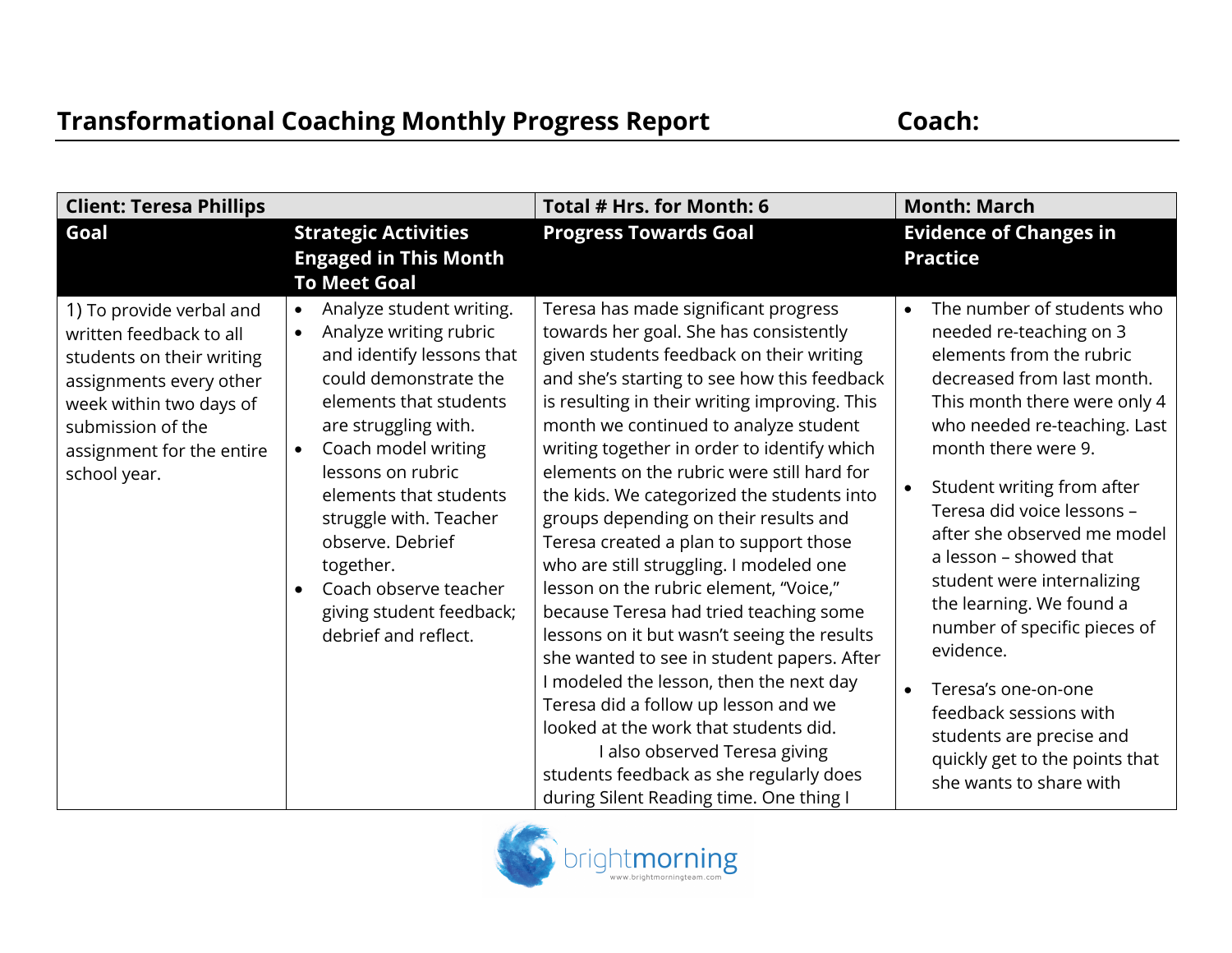|                                                      | noticed, which I discussed with Teresa<br>afterwards, was that she made some<br>assumptions about her students' ability to<br>use idioms. Given that all of her students<br>are English Language Learners, we<br>discussed that she may need to do some<br>more direct instruction on idioms. In this<br>conversation, Teresa became very<br>emotional because she said she felt<br>overwhelmed by how much she needed to<br>teach her students to prepare them for<br>high school. I used a cathartic approach to<br>help her process these feelings. When<br>reflecting on her goals, Teresa felt very<br>satisfied with what she's accomplished.                                           | students. I have<br>transcriptions of these<br>conversations from the<br>whole year that show how<br>her instructions get more<br>precise and also that<br>students' demonstrate an<br>understanding of what she's<br>saying.<br>Teresa was really hard on<br>$\bullet$<br>herself in the beginning of<br>the year. It is getting much<br>easier for her to recognize<br>her own accomplishments<br>and growths and to share<br>those without feeling like<br>she's bragging. My notes<br>from our coaching sessions<br>provide this evidence. |
|------------------------------------------------------|-----------------------------------------------------------------------------------------------------------------------------------------------------------------------------------------------------------------------------------------------------------------------------------------------------------------------------------------------------------------------------------------------------------------------------------------------------------------------------------------------------------------------------------------------------------------------------------------------------------------------------------------------------------------------------------------------|------------------------------------------------------------------------------------------------------------------------------------------------------------------------------------------------------------------------------------------------------------------------------------------------------------------------------------------------------------------------------------------------------------------------------------------------------------------------------------------------------------------------------------------------|
| 2)                                                   |                                                                                                                                                                                                                                                                                                                                                                                                                                                                                                                                                                                                                                                                                               |                                                                                                                                                                                                                                                                                                                                                                                                                                                                                                                                                |
| 3)                                                   |                                                                                                                                                                                                                                                                                                                                                                                                                                                                                                                                                                                                                                                                                               |                                                                                                                                                                                                                                                                                                                                                                                                                                                                                                                                                |
| <b>Next Steps and Next</b><br><b>Coaching Moves:</b> | Teresa is feeling very confident about meeting her year long goal. Next month she will teach a new writing<br>genre and she's nervous about whether her students will be able to apply their newly acquired skills. She<br>wants me to observe her a few times as she teaches mini-lessons. I suggested that we use video and that we<br>debrief it together, but she's apprehensive. I think she's getting a little too dependent on my opinion, even<br>though I try not to give it, so I'd like to push her to try the video. I want to make sure that she feels she is the<br>owner of her learning and that she doesn't think it's all my coaching. In these last months, I want to make |                                                                                                                                                                                                                                                                                                                                                                                                                                                                                                                                                |